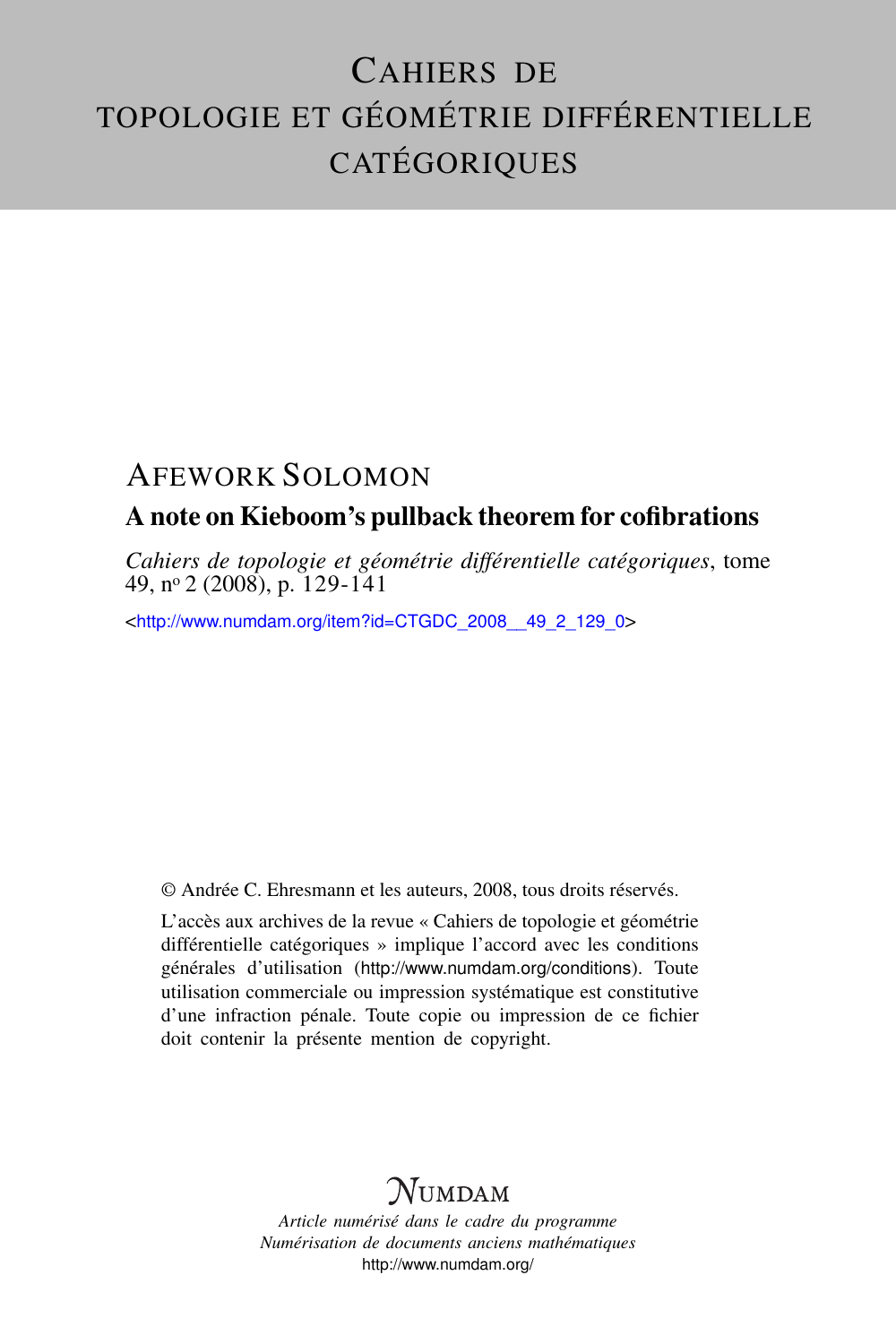## **A NOTE ON KIEBOOM'S PULLBACK THEOREM FOR COFIBRATIONS**

*by Afework SOLOMON* 

**RESUME Le but de cet article est de montrer que le théorème de**  Kieboom sur les produits fibrés pour les cofibrations (Kieboom's **Pullback Theorem for Cofibrations [8]) a de nombreuses applications et généralisations de certains résultats classiques bien connus de théorie homotopique. Kieboom a montré que le théorème sur les pro**duits fibrés de Strom (Strøm's Pullback Theorem [14, Theorem 12], **[2, Corollary 3]) est un cas particulier de son théorème et il a donné beaucoup d'applications de son théorème aux espaces localement équiconnexes.** 

**Dans cet article, nous donnons des applications plus importantes du théorème de Kieboom et nous montrons qu'une version du théorème principal de l'article de Kieboom [9] est en fait une conséquence de son théorème sur les produits fibres, montrant ainsi que la plupart des résultats bien connus de Strom sont en fait des cas parti**culiers du théorème sur les produits fibrés.

Throughout this paper we work in the category Top of Topological Spaces and continuous maps. See  $\lceil 5 \rceil$  and  $\lceil 7 \rceil$  for the concepts of cofibrations, fibrations and cofibrations over a space B. The author wishes to thank Peter Booth for his useful suggestions as well as continuous encouragement during this work. Information regarding Lemma 1 was obtained from Peter Booth.

Next, we'll state Kieboom's "Pullback Theorem for Cofibrations" for the ensuing remarks and examples.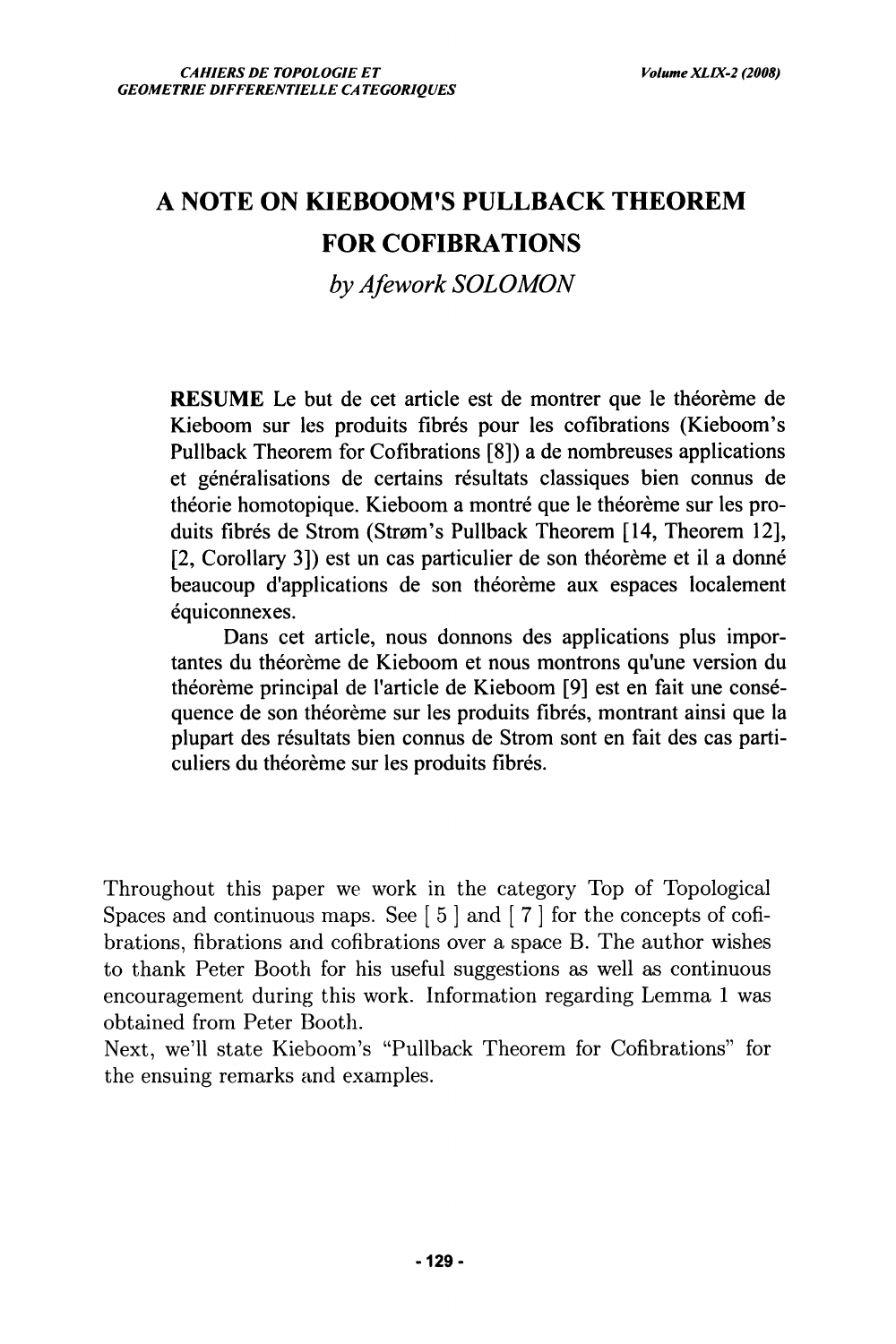**Theorem 1.** *Consider the following commutative diagram in Top:* 



*in which the inclusions*  $B_0 \rightarrow B$ ,  $E_0 \rightarrow E$  and  $X_0 \rightarrow X$  are closesd *cofibrations and if*  $p: E \to B$  *and*  $p_0: E_0 \to B_0$  *are fibrations, then the inclusion*  $X_0 \sqcap E_0 \rightarrow X \sqcap E$  *is also a closed cofibration. See [ 10 ] for the proof.* (Note:  $X \sqcap E$  denotes the pullback of  $X \rightarrow B \leftarrow E$ ).

Kieboom's proof makes use of the following proposition which is contained in a paper by Heath and Kamps [5, Example 1.3 ].

**Proposition 1.** If  $i : A \rightarrow X$  is a closed cofibration in Top and if *further*  $p_A : A \rightarrow B$  and  $p_X : X \rightarrow B$  are *Hurewicz fibrations, then i :*  $p_A \rightarrow p_X$  *is a cofibration over B.* 

The proof given by Heath and Kamps depends on a result of J. E. Arnold, Jr; [1, Lemma 3.8] which roughly states the following:

**Proposition 2.** Let  $E_0 = E_1 \cap E_2$  and assume further that  $(E_i, E_0)$  i *= 1,2 are closed cofibrations and*  $p_i$  *:*  $E_i \rightarrow B$  *are fibrations with*  $p_i =$  $p\vert E_i$  (p restricted to the  $E_i$ ) for  $i = 0,1,2$ , then  $p : E_1 \cup E_2 \rightarrow B$  is a *fibration.* 

Proposition 2 follows from [9, Proposition] once we show that proposition 1 is a consequence of a more general lemma which we state below. That is, Proposition 1 can be proved with no recourse to proposition 2.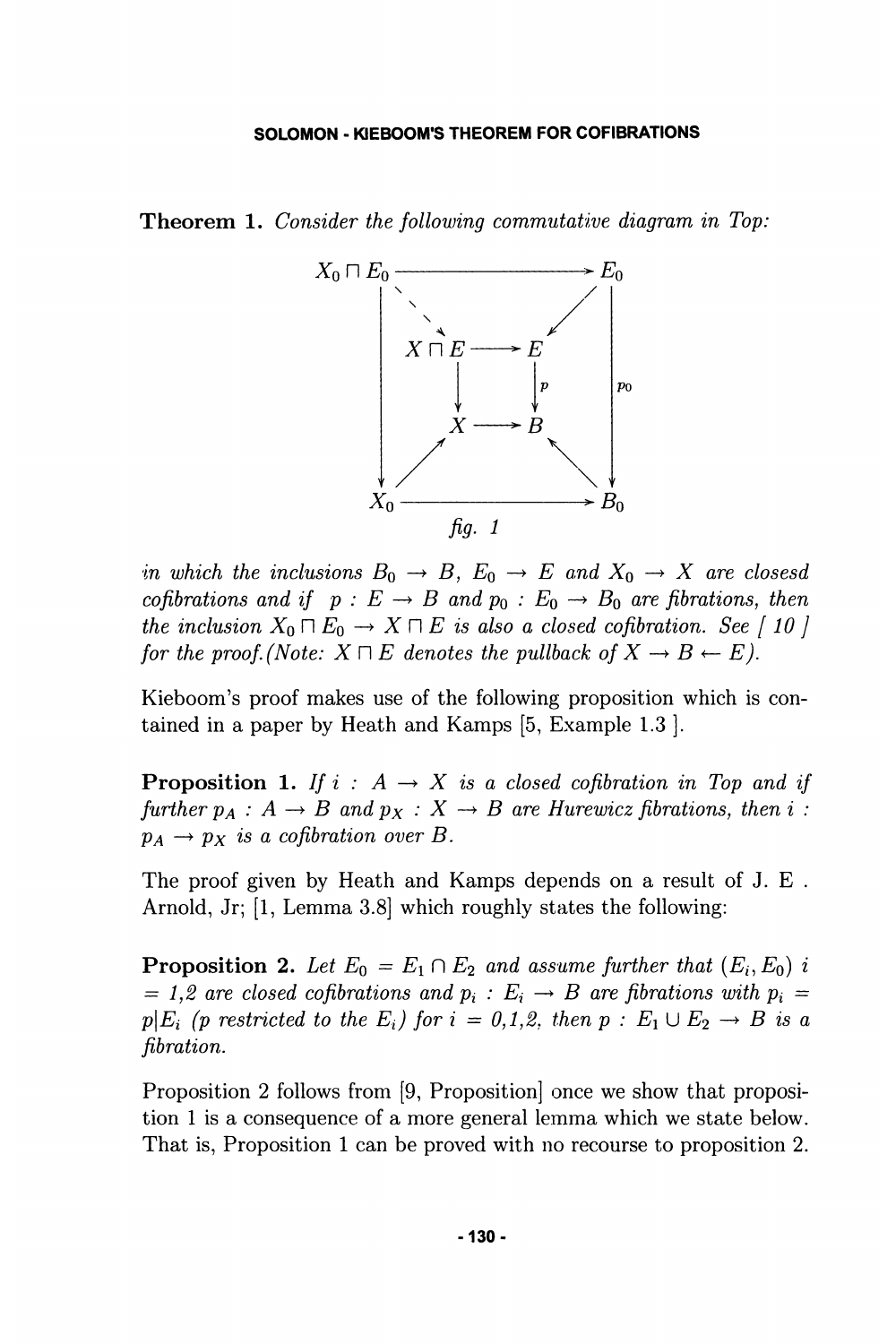**Lemma 1.** Let  $f \in C_B(X, Y)$ . That is, f is a morphism in  $Top_B$ *(the category of topological spaces over some fixed topological space B). Suppose*  $p_X : X \to B$  and  $p_Y : Y \to B$  are Hurewicz fibrations. Then,  $M_f \rightarrow B$  is a Hurewicz fibration. (M<sub>f</sub> is the mapping cylinder of f)

Now with the help of Lemma 1, we can easily prove Proposition 1.

*Proof.* See [11, Corollary I]  $\Box$ 

*Proof* Consider the following commutative diagram:

$$
X \times 0 \cup A \times I \xrightarrow{\frac{1 \times x \times 0 \cup A \times I}{R} X \times 0 \cup A \times I \cong M_i}
$$
\n
$$
X \times I \xrightarrow{\checkmark}
$$
\n
$$
B
$$

Since  $A \hookrightarrow X$  is closed, it follows that  $M_i \cong X \times 0 \cup A \times I$  and by Lemma 1, it follows that  $X \times 0 \cup A \times I \rightarrow B$  is a fibration. Now, by Strøm's relative lifting theorem, [13, Theorem 4]  $\exists R : X \times I$  $\rightarrow X \times 0 \cup A \times I$  a retraction making the triangles above commute. Therefore,  $i : p_A \to p_X$  is a cofibration over *B*.

We remark that the closedness condition in Theorem 1 cannot be removed under the conditions stated as we have used the relative lifting theorem of Strøm  $[13,$  Theorem 4 in our proof of Proposition 1 and it was shown by Kiebom [8, remark 1] that Strøm's Theorem no longer holds when fibration is replaced by regular fibration and closed cofibration replaced by weak cofibration. We observe furthermore, that Furey and Heath [4, Proposition 1.7] hâve given a proof of the above theorem under a différent set of conditions. As remarked by Kieboom, Theorem 1 generalizes the resuit of Furey and Heath. We also note that the proof given by Furey and Heath does not dépend on the relative lifting theorem of Strøm and so the closedness condition can be removed in their proof if we replace the fibrations by regular fibrations and use the well when we result of Kieboom "The pullback of a cofibration along a regular fibration is a cofibration [8, Theorem 2.1]. We now state an improved version of the resuit of Furey and Heath.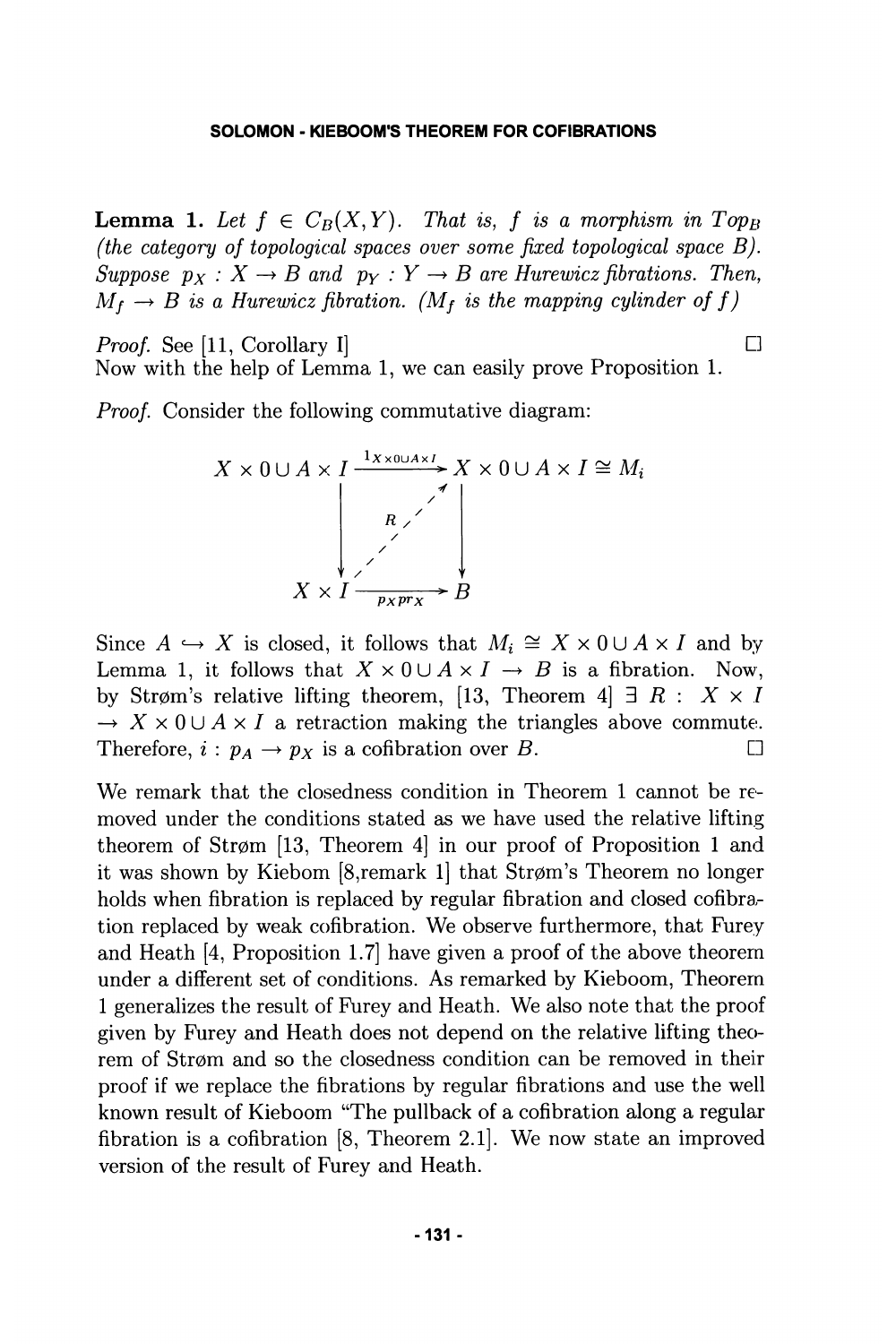**Theorem 2.** Consider fig.(i) of Theorem 1. in which the inclusions  $B_0$  $\rightarrow$  *B,*  $E_0 \rightarrow E$  and  $X_0 \rightarrow X$  are cofibrations and  $p : E \rightarrow B$ ,  $p_0 : E \rightarrow B$  $E_0 \rightarrow B_0$ ,  $f : X \rightarrow B$  and  $f_0 : X_0 \rightarrow B_0$  are regular fibrations, then the *inclusion*  $X_0 \square E_0 \rightarrow X \square E$  *is also a cofibration. (Note:*  $X \square E$  *denotes the pullback of*  $X \to B \leftarrow E$ *).* 

We will now give some examples of well known results in homotopy theory that are direct consequences of Kieboom's Pullback Theorem for cofibrations.

**Définition 1.** *A space X is Locally Equiconnected (LEC) if the inclusion of the diagonal*  $\Delta X$  *in*  $X \times X$  *is a cofibration. Equivalently, if the diagonal map*  $\Delta : X \to X \times X$  *is a cofibration. See [6] and [3] for the définition.* 

*Application(i):* A space X is LEC(locally-equiconnected) iff for all continuous maps  $f : Z \to X$ , the graph of  $f, G_f = \{(z, f(z)) | z \in Z\} \subseteq$  $Z \times X$  is a cofibration. See<sup>[6]</sup>, Proposition for definitions on LEC and the original proof of the example. We will now show that this theorem is a consequence of Theorem 1.

*Proof.* Let  $\Gamma_f$ :  $Z \to Z \times X$  be defined by  $\Gamma_f(z) = (z, f(z))$  and consider the following diagram below

$$
Z \xrightarrow{F_f} Z \times X
$$
\n
$$
f \downarrow f \downarrow x
$$
\n
$$
X \xrightarrow{\Delta} X \times X
$$

We claim that the diagram above is commutative. To see this,

$$
(f \times 1_X) \Gamma_f (z) = (f \times 1_X) (z, f(z))
$$
  
= (f(z), f(z))  
= \Delta (f(z))  
= (\Delta f)(z) for all z  
 $\implies$  (f \times 1\_X)  $\Gamma_f = \Delta f$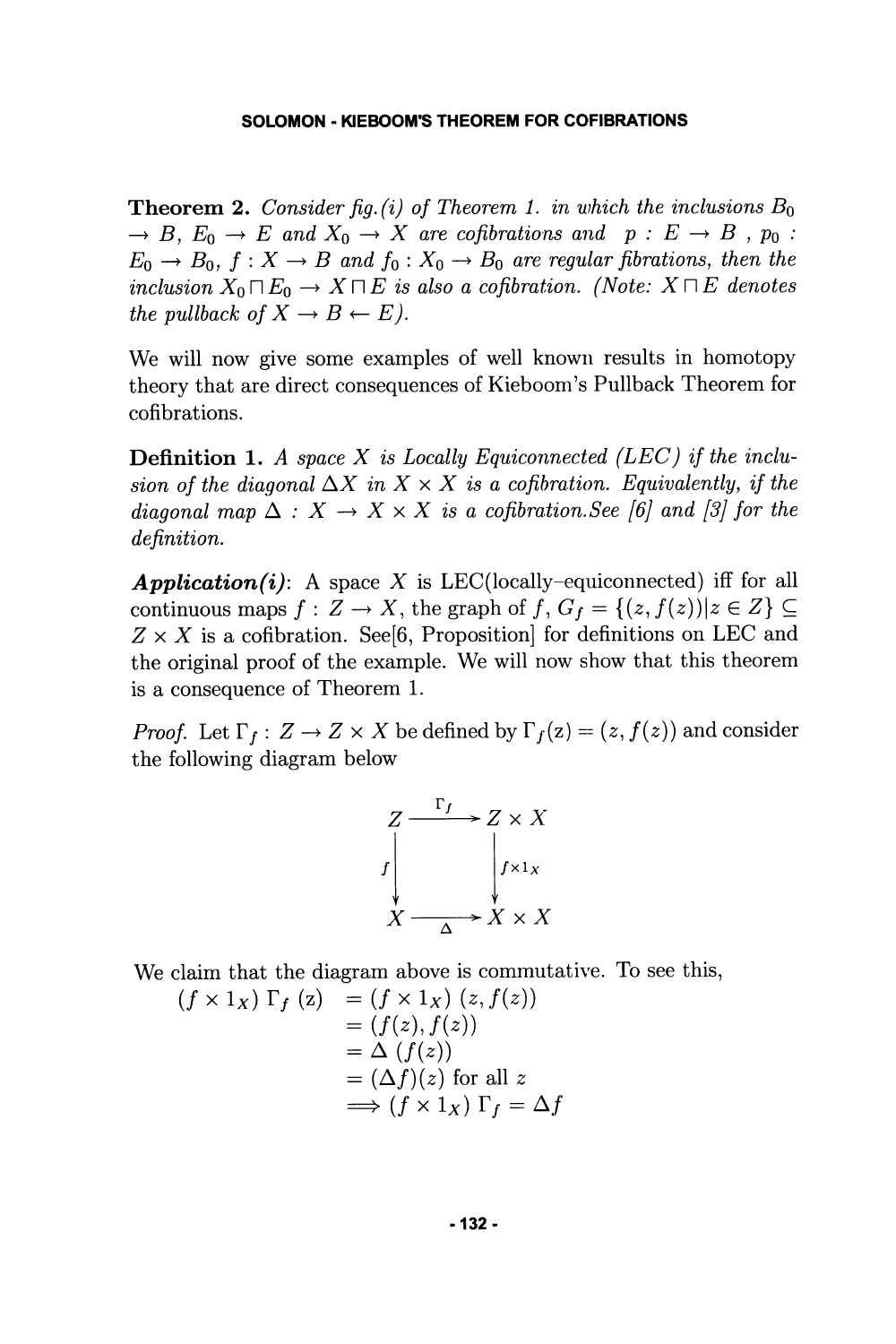using basic properties of pullbacks on composite squares, it is easy to see that the diagram below



is a pullback. Finally, consider the following diagram of pullbacks:



Since the inner and outer squares are pullbacks,it follows from Theorem 1 that  $\Gamma_f: Z \to Z \times X$  is a cofibration.

**•** 

**Application (ii):** If  $A \to X$  and  $C \to Y$  are (closed) cofibrations, then so is  $A \times C \rightarrow X \times Y$  a closed cofibration.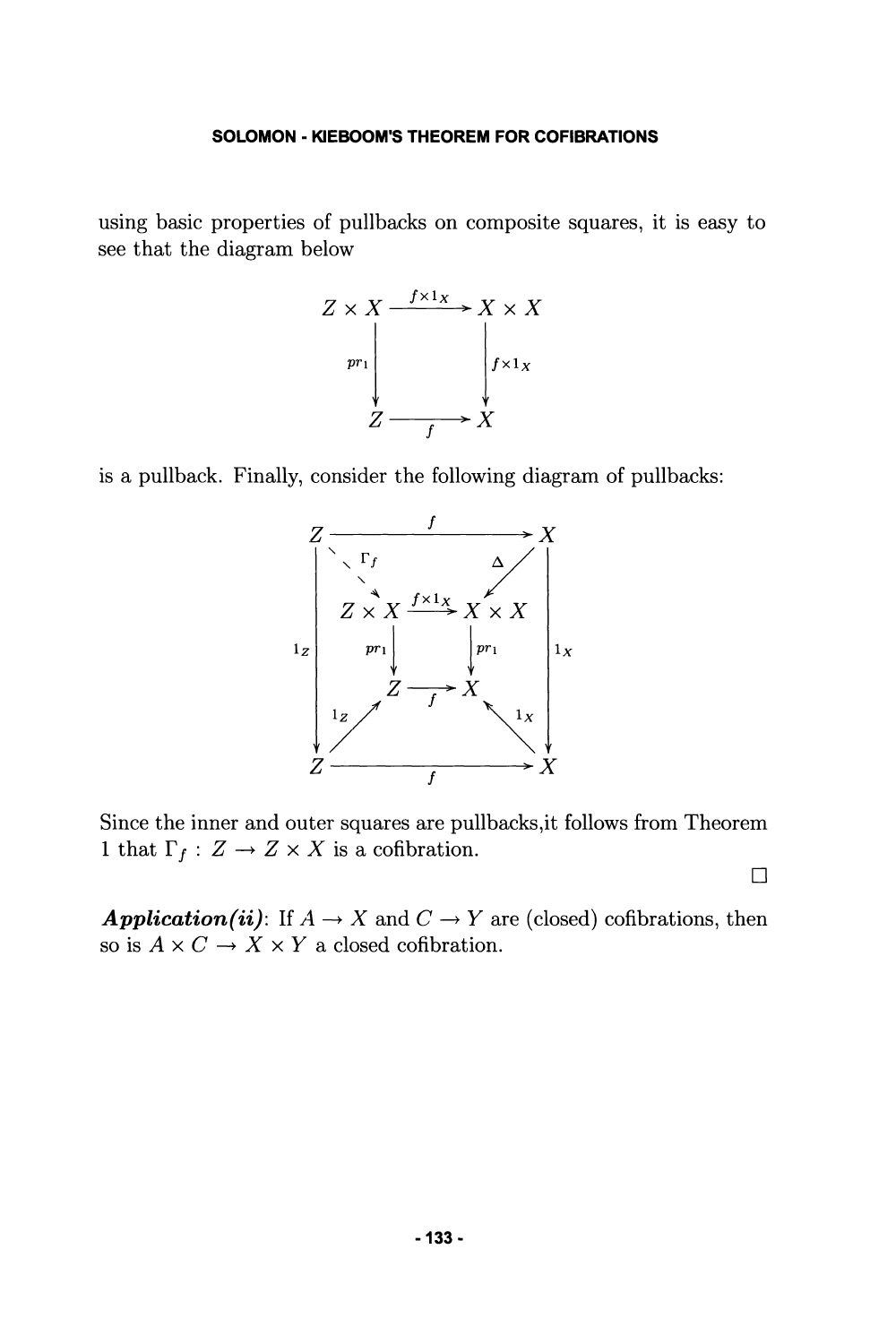*Proof.* The proof follows by applying theorem 1 to the diagram below.



**Note** : The closedness condition can be circumvented. In the diagram above,  $X \to \star$ ,  $Y \to \star$ ,  $A \to \star$  and  $C \to \star$  are all regular fibrations and therefore,  $A \times C \rightarrow X \times Y$  is a cofibration by Theorem 2..  $\Box$ 

*Application(iii)*: If  $p : E \rightarrow B$  is a fibration and E, B, and X are LEC, then so is  $X \sqcap E$  LEC. This theorem was originally proved by Heath [6] and later noted by Kieboom as a consequence of Theorem 1. We remark that this theorem is the dual of the well known adjunction theorem of Dyer and Eilenberg (see[3, Adjunction Theorem]). A simpler proof of the Adjunction Theorem was later given by Gaunce Lewis, see[12, Theorem 2.3].

*Proof.* The proof actually follows from the diagram shown below:



**• 134-**

**•**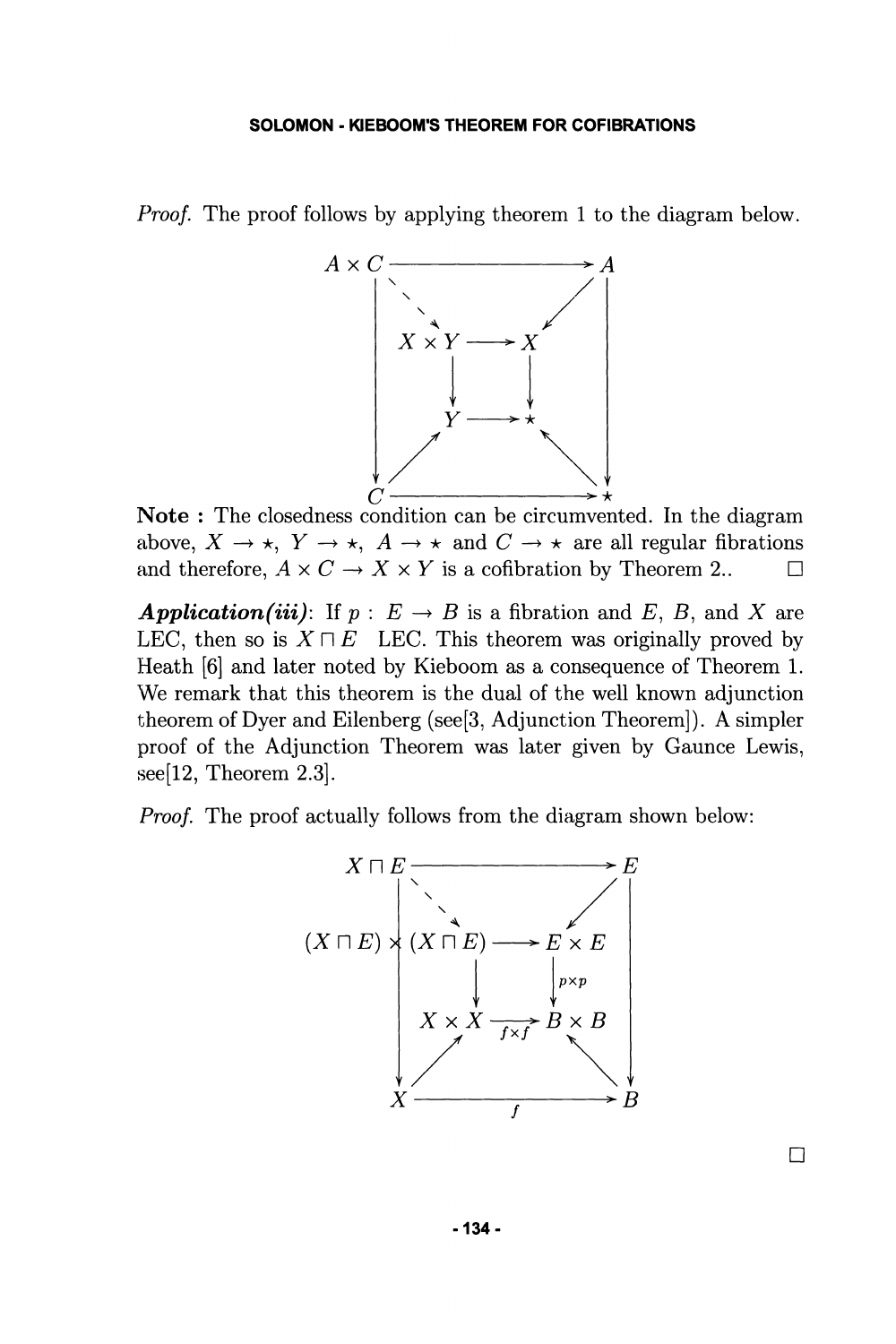**Application(iv):** If  $p : E \to X$  is a Hurewicz fibration denoted by  $\Omega_p = \{(e,\omega) \in E \times X^I | p(e) = \omega(0)\} = E \sqcap X^I;$  and if  $A \subseteq X$ , let  $p_A$ :  $p^{-1}(A) \to A$  and denote by  $\Omega_{p_A} = \{(e,\omega) \in p^{-1}(A) \times A^I | P_A(e) = \omega(0)\}$  $= p^{-1}(A) \sqcap A^I.$ *.*  If  $p: E \to X$  is a Hurewicz fibration and  $A \to X$  is a closed cofibration, then  $\Omega_{p_A} \to \Omega_p$  is a closed cofibration.

*Proof.* Since the pullback of a closed cofibration along a fibration is again a closed cofibration, it follows that  $p^{-1}(A) \to E$  is a closed cofibration [14,Theorem 12]. Moreover, since *I* is compact, and  $A \rightarrow X$  is a cofibration, we have  $A^I \to X^I$  is a cofibration[15, Lemma 4] It is also known that  $p^{-1}(A) \to A$  is a fibration. We therefore conclude from the diagram below



that  $\Omega_{p_A} \to \Omega_p$  is a cofibration by Theorem 1.

**Application(v)**: Let  $(X, x_0)$  and  $(Y, y_0)$  be pointed topological spaces. We define the following two spaces:

**•** 

$$
P^+Y = \{\lambda \in Y^I | \lambda(1) = y_0\}
$$
  

$$
P^-Y = \{\lambda \in Y^I | \lambda(0) = y_0\}
$$

We regard  $P^+Y$  and  $P^-Y$  as subspaces of  $Y^I$ . We can also think of *P+Y* and *P'Y* as pullbacks of the following diagrams.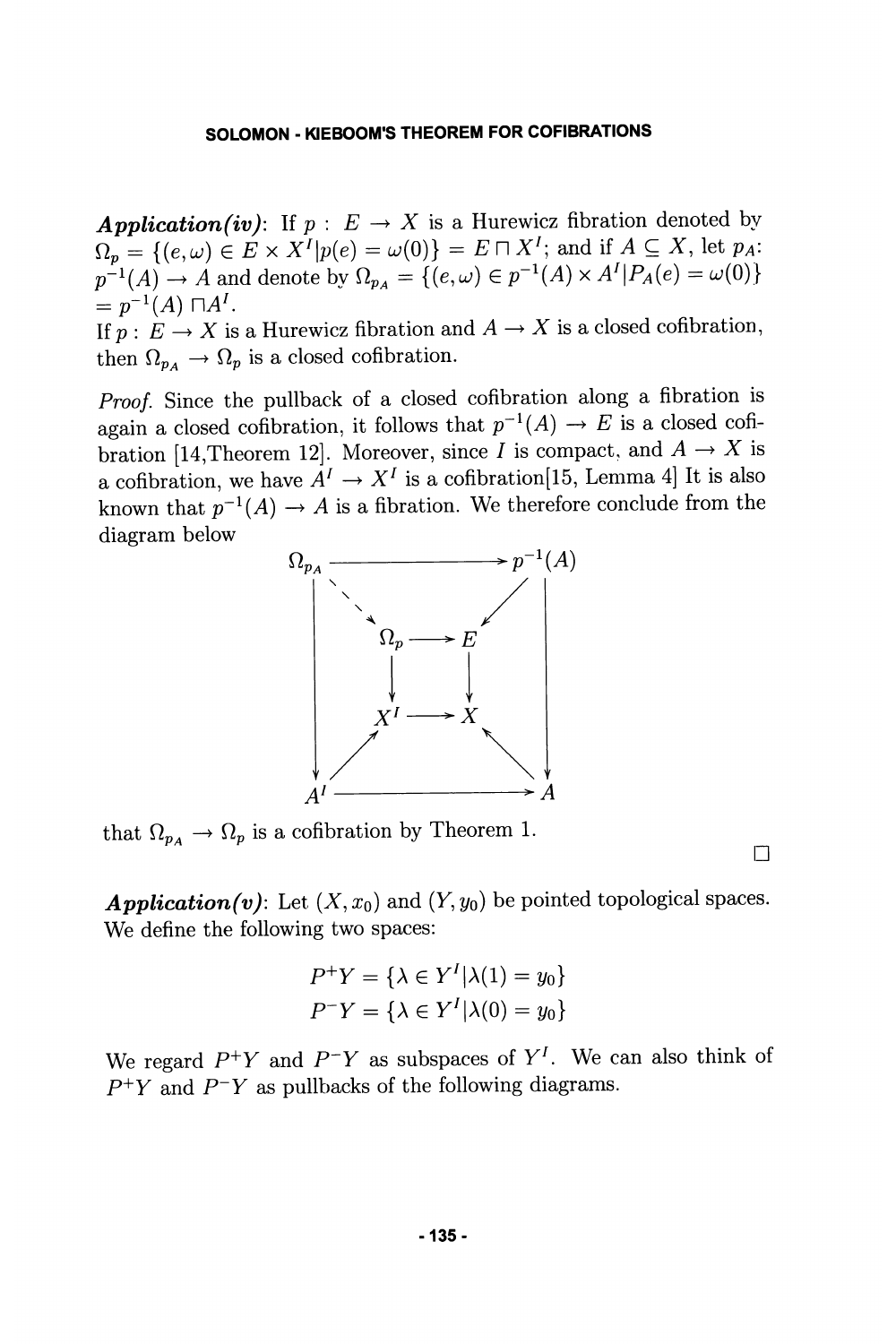

where  $\epsilon_1(\lambda) = \lambda(1) = y_0$  and  $\epsilon_0(\lambda) = \lambda(0) = y_0$ . Suppose  $f: X \to Y$  is a closed cofibration and  $x_0 \to X$  and  $y_0 \to Y$  are closed cofibrations, then  $P^+f : P^+X \to P^+Y$  is a closed cofibration.

*Proof.* Since  $f: X \to Y$  is a closed cofibration and I is compact Hausdorff, it follows that  $X^I \to Y^I$  is a closed cofibration. Clearly,  $x_0 \to y_0$ is a closed cofibration and It is well known that  $\epsilon_1: Y^I \to Y$  and  $\epsilon_1: X^I$  $\rightarrow X$  are fibrations. Now apply Theorem 1 to the following diagram:



**D** 

**Application(vi):** Let  $(X, x_0)$  be a based topological space such that  $x_0 \rightarrow X$  is a closed cofibration.

The space of loops  $\Omega Y = {\lambda \in Y' \mid \lambda(0) = \lambda(1) = y_0}$  is the pullback of the following diagram.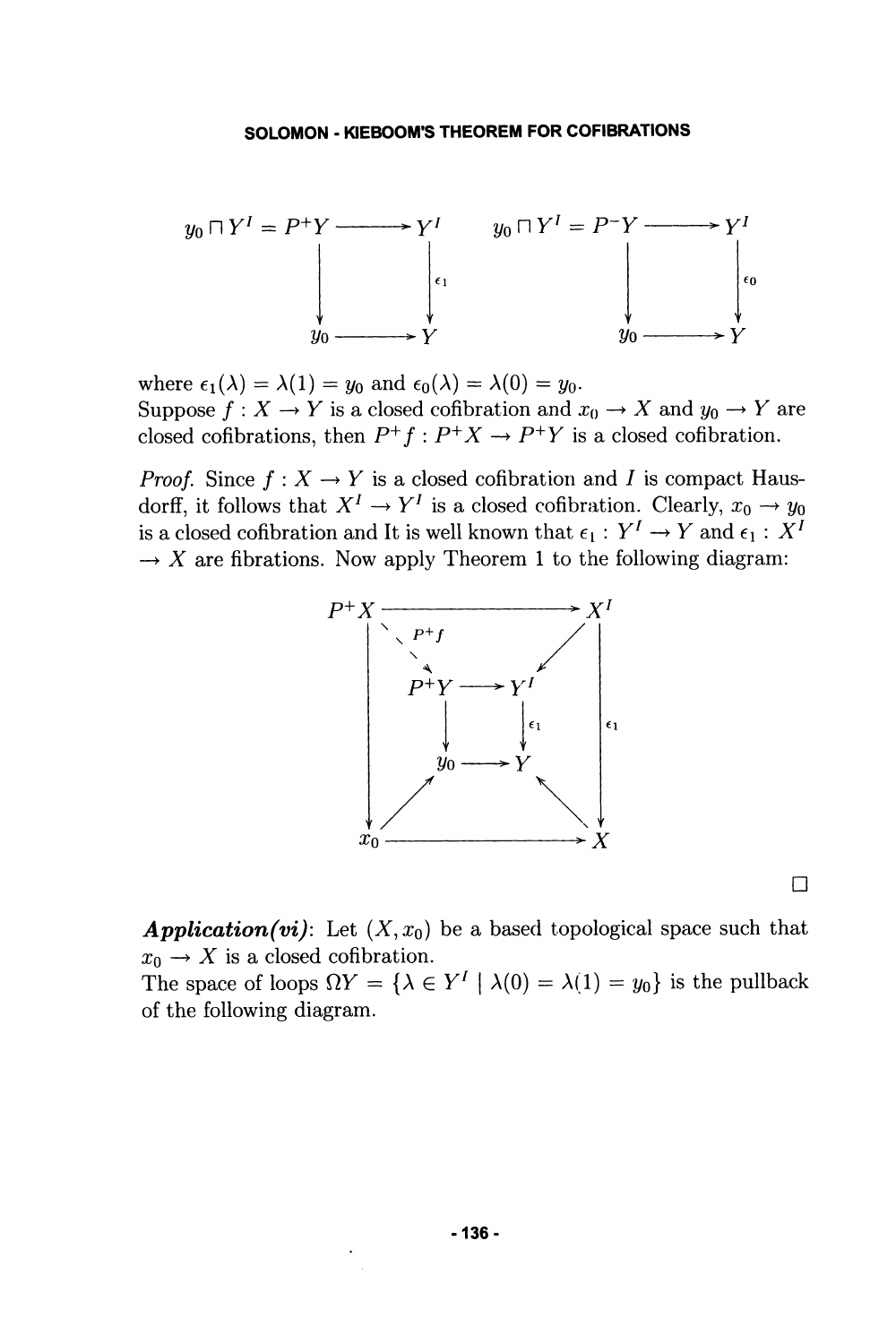

If  $f : X \to Y$  is a closed cofibration, then  $\Omega f : \Omega X \to \Omega Y$  is a closed cofibration.

*Proof.* Since  $f$  is a closed cofibration, it follows from Example (vii) above that  $P^+f: P^+X \to P^+Y$  is a closed cofibration. Moreover,  $\epsilon_1: P^+X \to X$ and  $\epsilon_1$ :  $P^+Y \to Y$  are fibrations. Hence the result follows by application of Theorem 1 to the following diagram.



**•** 

*Application (vii) :ln* this example we will show that a version of the main theorem of a paper by Kieboom[9] is somehow a consequence of Theorem 1.

Consider the following diagram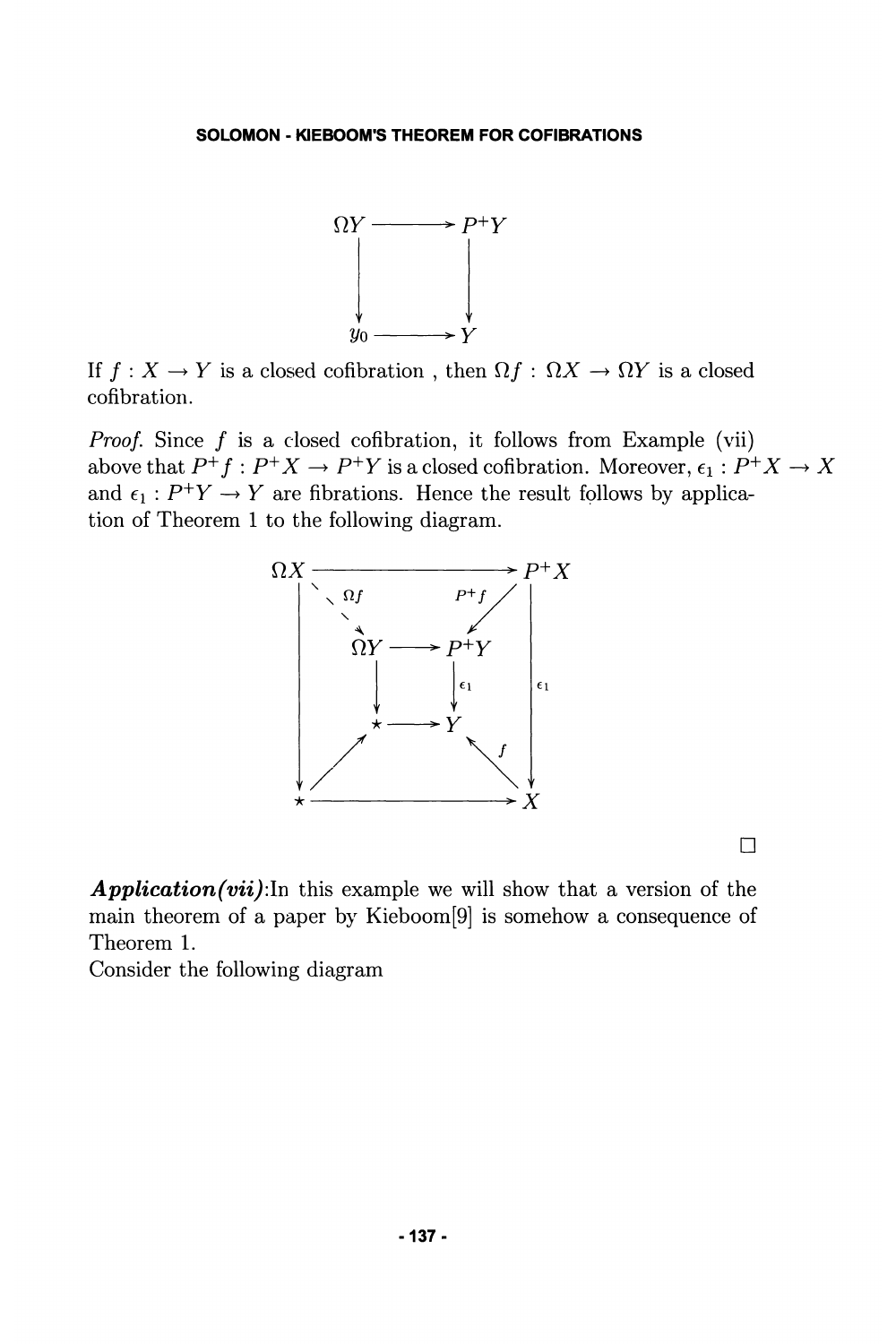

where i, j are inclusions and  $i_E$ ,  $i_D$ ,  $j_A$ ,  $p_A$ ,  $q_A$  are induced by i, j, p, q respectively. We also denote  $D_A = q^{-1}(A)$  and  $E_A = p^{-1}(A)$ 

- (a) If i, and j are closed cofibrations and p and q are fibrations, then  $E_A \cup D \rightarrow E$  is a closed cofibration.
- (b) If i is a cofibration, j is a closed cofibration and p, q are regular fibrations, then

 $E_A \cup D \rightarrow E$  is a cofibration.

**Note:** Observe that we hâve replaced the condition *j* is a cofibration over *B* by simply requiring *j* to be a (closed) cofibration and adding an extra condition *q* a fibration in (a) and *q* a regular fibration in *(b)* in order to apply Theorem 1.(Compare with main theorem of [9])

*Proof.* (a) Under the stated conditions,  $j_A : D_A \to E_A$  is a cofibration by Theorem 1. The remainder of the proof is exactly the same as given by Kieboom [9].

(b) Proof exactly the same as Kieboom.

**•** 

*Application(viii)*: If  $i : A \rightarrow X$  is a cofibration and  $j : B \rightarrow Y$  is a closed cofibration, then  $X \times B \cup A \times Y \rightarrow X \times Y$  is a cofibration.

*Proof.* Let  $X = B$ ,  $X \times Y = E$ ,  $X \times B = D$ ,  $A \times Y = E_A$ ,  $A \times B$  $D_A$ ,  $pr_1 = p$ , and  $pr_1 = q$  in Example (v) above. Hence,  $X \times B \cup$  $A \times Y \to X \times Y$  is a cofibration.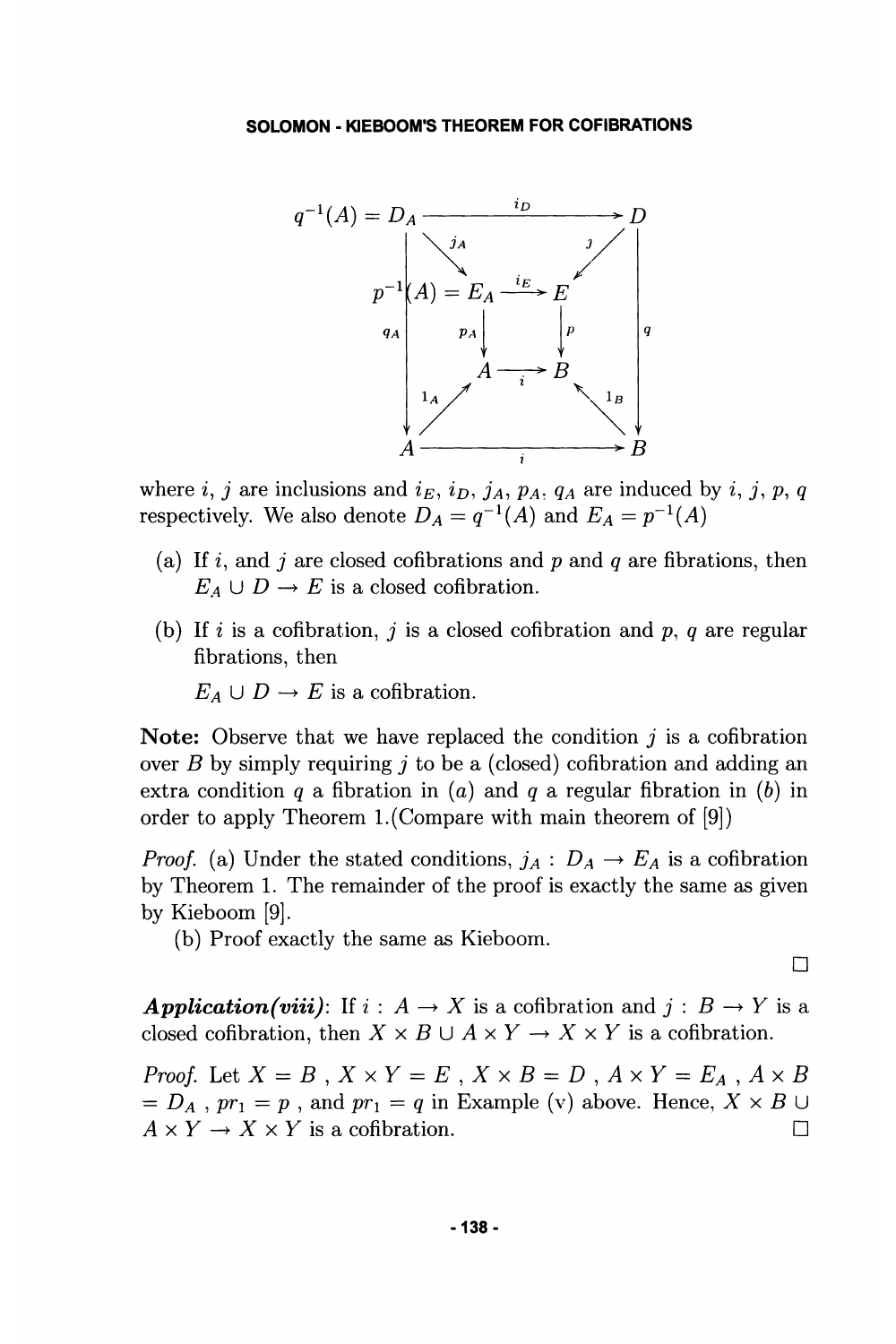For the remainder of our discussion, we will focus on another theorem of Kieboom which we state below:

**Theorem 3.** *Consider the commutative diagram in Top* 



If  $p_A$ ,  $p_X$ ,  $p_Y$  are fibrations and if  $A \rightarrow X$  is a closed cofibration, then *the induced map q :*  $X \cup_{f} Y \rightarrow B$  *is a fibration.* 

*Proof.* By Lemma 1,  $A \rightarrow X$  is a cofibration over B. The remainder of the proof is exactly the same as given by Kieboom.  $\Box$ 

**Note**: There's no need of using Proposition 1 to show that  $A \rightarrow X$  is a cofibration over  $B$ . The prooof originally given by Kieboom makes use of proposition 1 which in turn depended on proposition 2 . As explained earlier, proposition 1 is a consequence of Lemma 1, and it will soon be shown that proposition 2 follows from Theorem 3. We will now give some applications of Theorem 3.

### *Application (i):* **Proof of Proposition 2** :

Take  $E_1 \cap E_2 = A$ ,  $E_1 = Y$ ,  $E_2 = X$ ,  $X \cup_f Y = E_1 \cup E_2$  and  $q = p$  in Theorem 2.

**Application (ii):** Suppose  $p: E \to B$  is a continuous function such that  $B = B_1 \cup B_2$  and  $B_0 = B_1 \cap B_2 \rightarrow B$  is a closed cofibration. Let  $E_0=p^{-1}(B_1\cap B_2)$  ,  $E_1=p^{-1}(B_1)$  ,  $E_2=p^{-1}(B_2)$  and let  $E=E_1\cup E_2$ . Suppose  $p_i: E_i \to B$  for  $i = 0, 1, 2$  is a fibration. Then,  $p: E \to B$  is a fibration.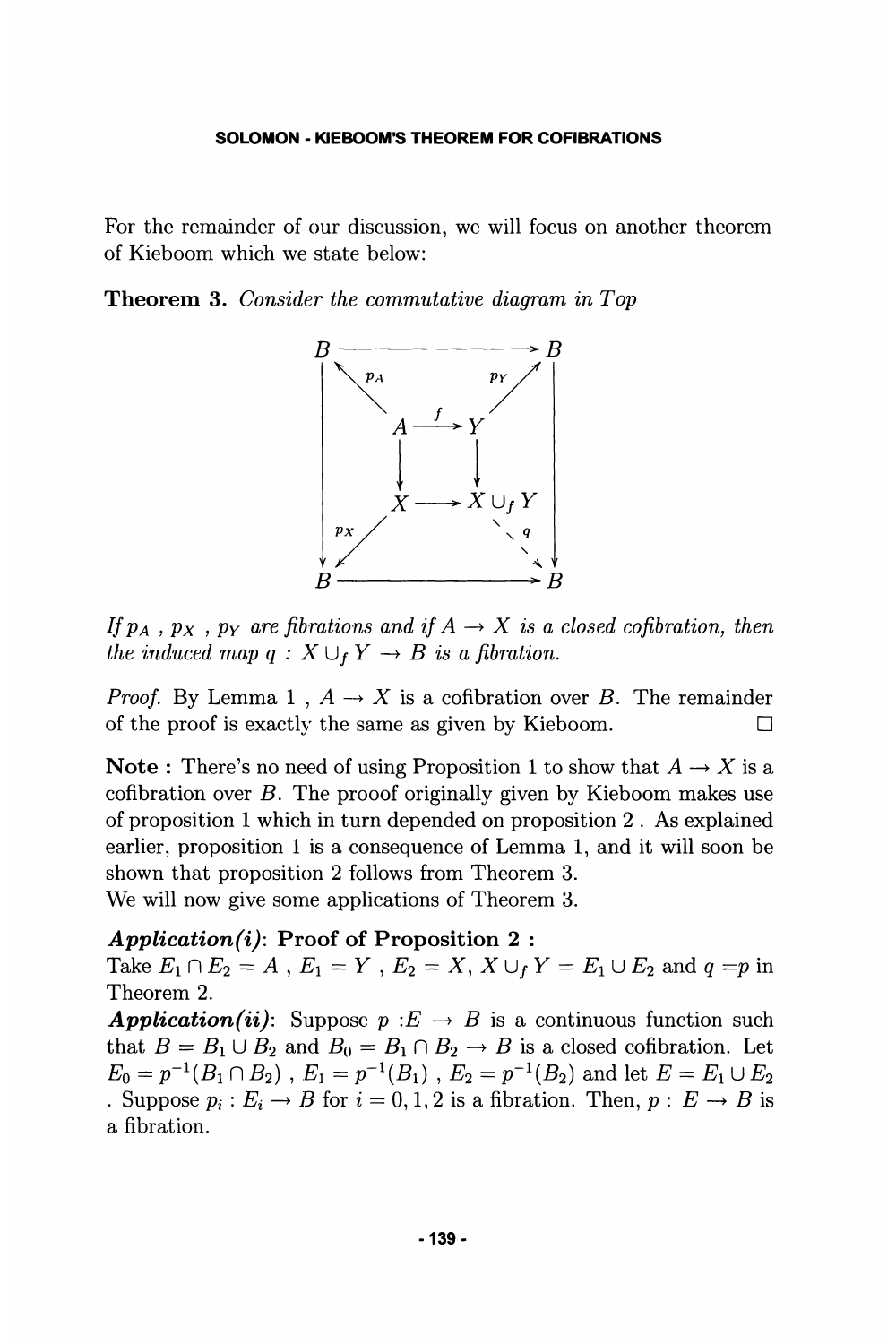*Proof.* Consider the following commutative diagram:



**D** 

Since  $B_1 \cap B_2 \to B$  is a closed cofibration and  $E_2 \to B$  is a fibration, it follows that  $E_0 \to E_2$  is a closed cofibration [13, Theorem 4]. Now take  $E_0 = A$ ,  $E_1 = Y$ ,  $E_2 = X$ , and  $X \cup_f Y = E_0 = E_1 \cap E_2$  in Theorem 3. Références :

- 1. J. E. Arnold, Jr. , Attaching Hurewicz Fibrations With Fiber Preserving Maps, Pacific J.Math.46 (1973),325 - 335.
- 2. P. I. Booth , Fibrations and Cofibred Pairs , Math. Scand. 35 (1974), 145 - 148
- 3. Dyer, E., Eilenberg, S. , An Adjunction Theorem for Locally Equiconnected Spaces. Pacific J.Math.41 (1972), 669 - 685.
- 4. P. R. Heath, Notes on Toppair,  $Top_{\star}$  and Regular Fibrations, Coglueing and Duality , Canad. Math. Bull. 24 (1981).
- 5. P. R. Heath , Note On Attaching Dold Fibrations , Canad. Math. Bull. 21 (1978) , 365 - 367.
- 6. P. R. Heath , A Pullback Theorem for Locally-Equiconnected Spaces , Manuscripta Math. 58 (1986) 233 - 237.
- 7. I. M. James , General Topology and Homotopy Yheory , Springer-Verlag , New York (1984)
- 8. R. W. Kieboom , Regular Fibrations Revisited , Arch. Math. 45  $(1985), 68 - 73.$
- 9. R. W. Kieboom , Note On A Theorem of Dold On Cofibrations , Bull. Soc. Math. Belg. Ser B, 39(1987) 203 - 207